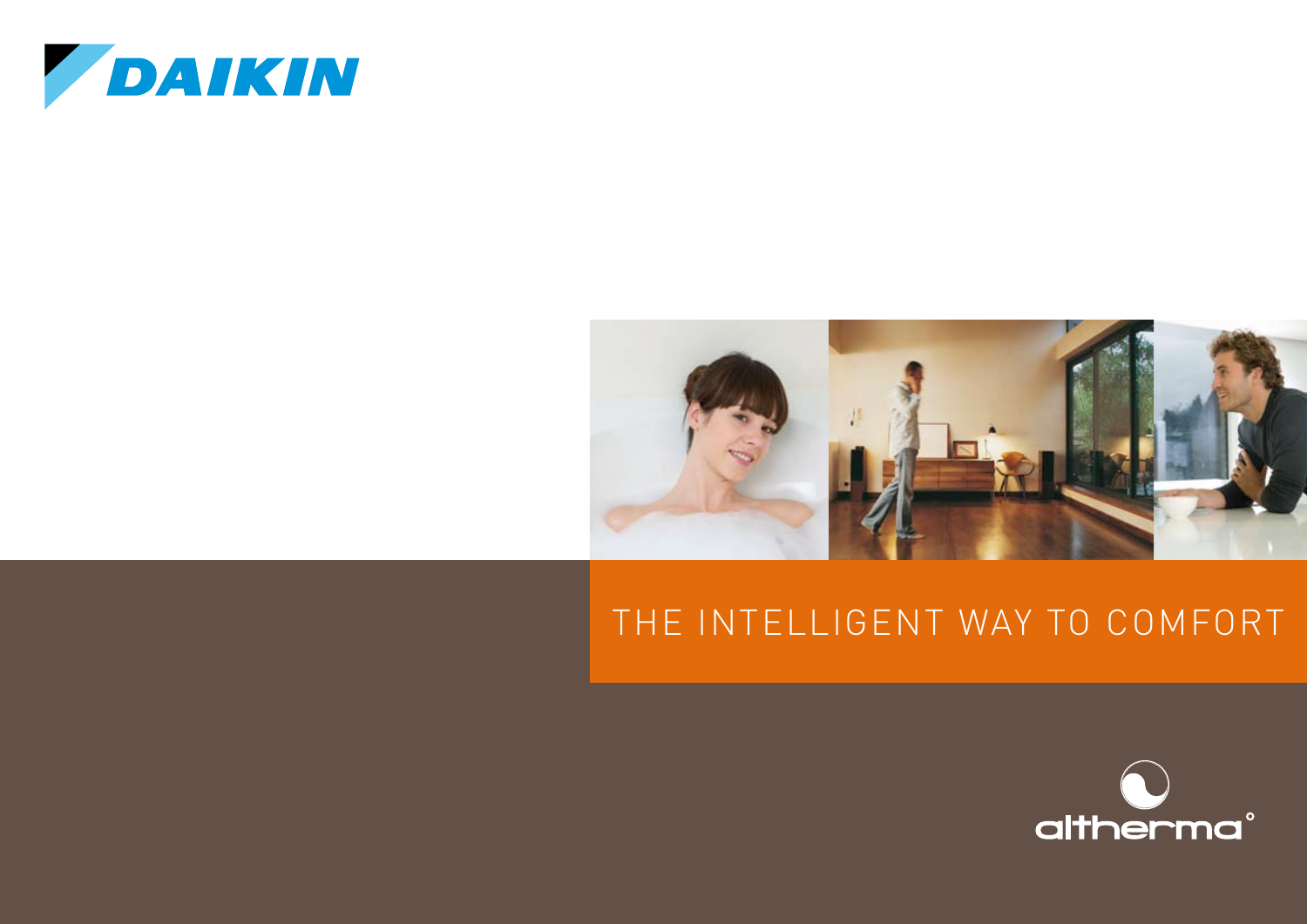# EFFICIENCY & PROFITABILITY

#### WITH ENERGY PRICES SOARING

People are becoming more and more aware of the cost of heating. Traditional heating systems and boilers use fossil fuels, making them an expensive and not sustainable option for the environment. Nobody wants to waste their money. Since two thirds of the heat generated by the Altherma air source heat pump system is free of charge and maintenance is minimal, the perfect solution is just around the corner.

#### NECESSITY IS THE MOTHER OF INVENTION

House building technology has taken giant leaps forward. Insulation techniques have improved drastically. For new and recently refurbished houses and flats Altherma provides the latest heat pump boiler technology to save you money.

#### SO IF YOU TAKE A CLOSER LOOK

It is no surprise that people throughout Europe are becoming aware of new heating technology. In less than a decade practically all properly insulated homes from Italy to Norway will be heated with heat pump boilers. Millions of pumps have already been installed. So… WHY WAIT?



#### **66 TO 80% free OF CHARGE**

A heat pump boiler works much more efficiently and saves more energy than a traditional heating system based on fossil fuels. With Altherma, 1 kW of electricity consumption generates 3kW to 5 kW of free heat. That's an investment that pays.

#### Running Cost:

Conditions : Annual heating energy required: 20 000 kWh Source : Energy prices based on EUROSTAT statistics (first semester 2007).





#### **PER** (Primary Energy Ratio)

Is the relation between the useful energy output and the primary energy input, taking into account for losses related to the electricity generation efficiency and electricity distribution.

#### Primary energy EFFICIENCY

Conditions: For combustion systems PER equals overall efficiency of the system, whereas for heat pumps it is equal to the seasonal performance factor multiplied by the electricity generation efficiency for which EU average is 0,4.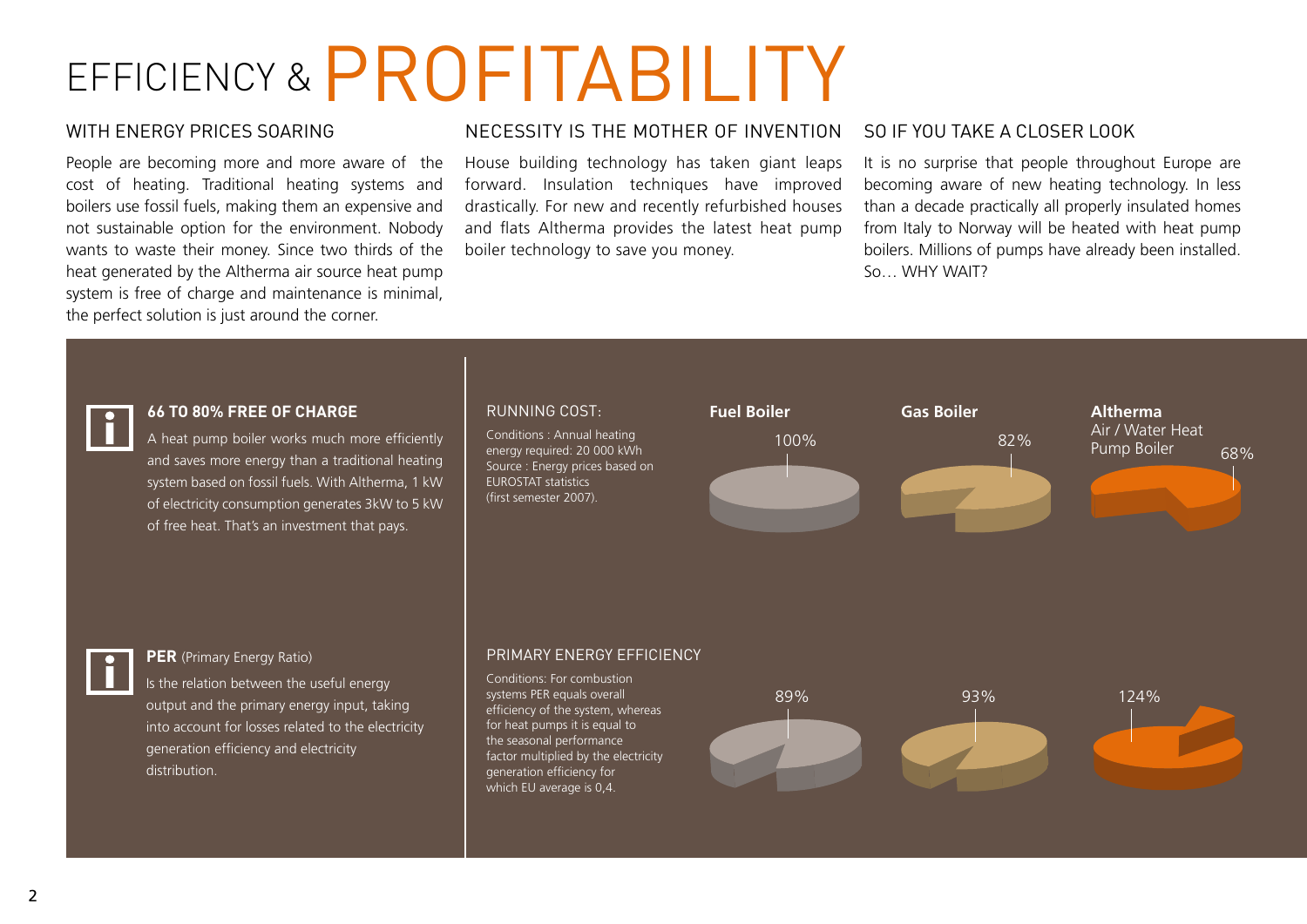

Daikin has more than 50 years of experience with heat pumps and provides more than a million of them to homes and commercial applications each year?

#### MEANWHILE HEAT PUMP TECHNOLOGY ITSELF HAS MATURED

Altherma, which extracts and converts an increased natural heat from the ambient air to your home, is the perfect example. The Altherma heat pump boiler satisfies your heating requirements but it can also supply your domestic hot water. For hot summer days, as an option, Altherma can also give you cooling. It is an all-in-one, all year round heating and cooling solution.

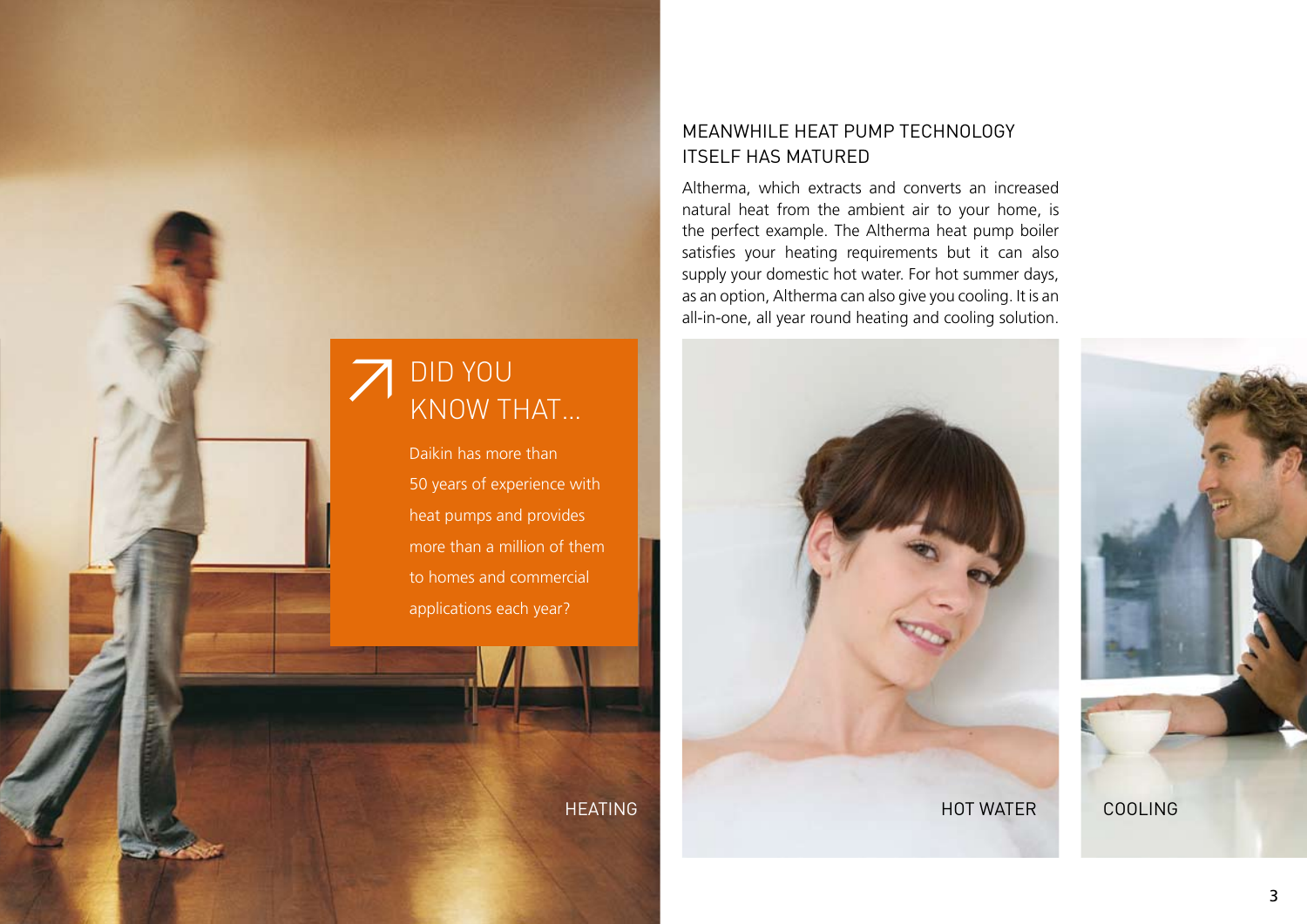## Altherma At the glance

Ambient warmth, thanks to a unique heat pump boiler system





#### WARM IN JUST 1, 2, 3

Altherma's air-to-water heat pump boiler quickly creates an optimal room temperature for you and your family. You enjoy a comfortably warm environment in just 3 steps:

- **1.** The heat pump extracts free low temperature heat from the outside air.
- **2.** The system raises the temperature of the recovered heat.
- **3.** This greater warmth is then distributed throughout your home via heating emitters.

#### **STAY WARM EVEN in the coldest winter days**

On extremely cold days it is virtually impossible to keep you warm with free thermal energy from the outside air only. The Altherma system has taken care of that. For houses located in extreme climates with occasional or frequent freezing days, Altherma comes with an electric back-up heater inside the hydrobox. Even on the coldest day you can still have the heat pump boiler cover 60% of your requirements; the back up heater will take care of your remaining heating demand. Altherma guarantees you are never left out in the cold and, on an annual basis, the heat pump itself will still supply 90 to 95% of your heating requirements!



the Altherma system can be perfectly combined with solar collectors via a solar kit to produce hot water. The sun provides 30 to 70% of the energy required for our hot water needs. Altherma, your total solution, thinks of the future.

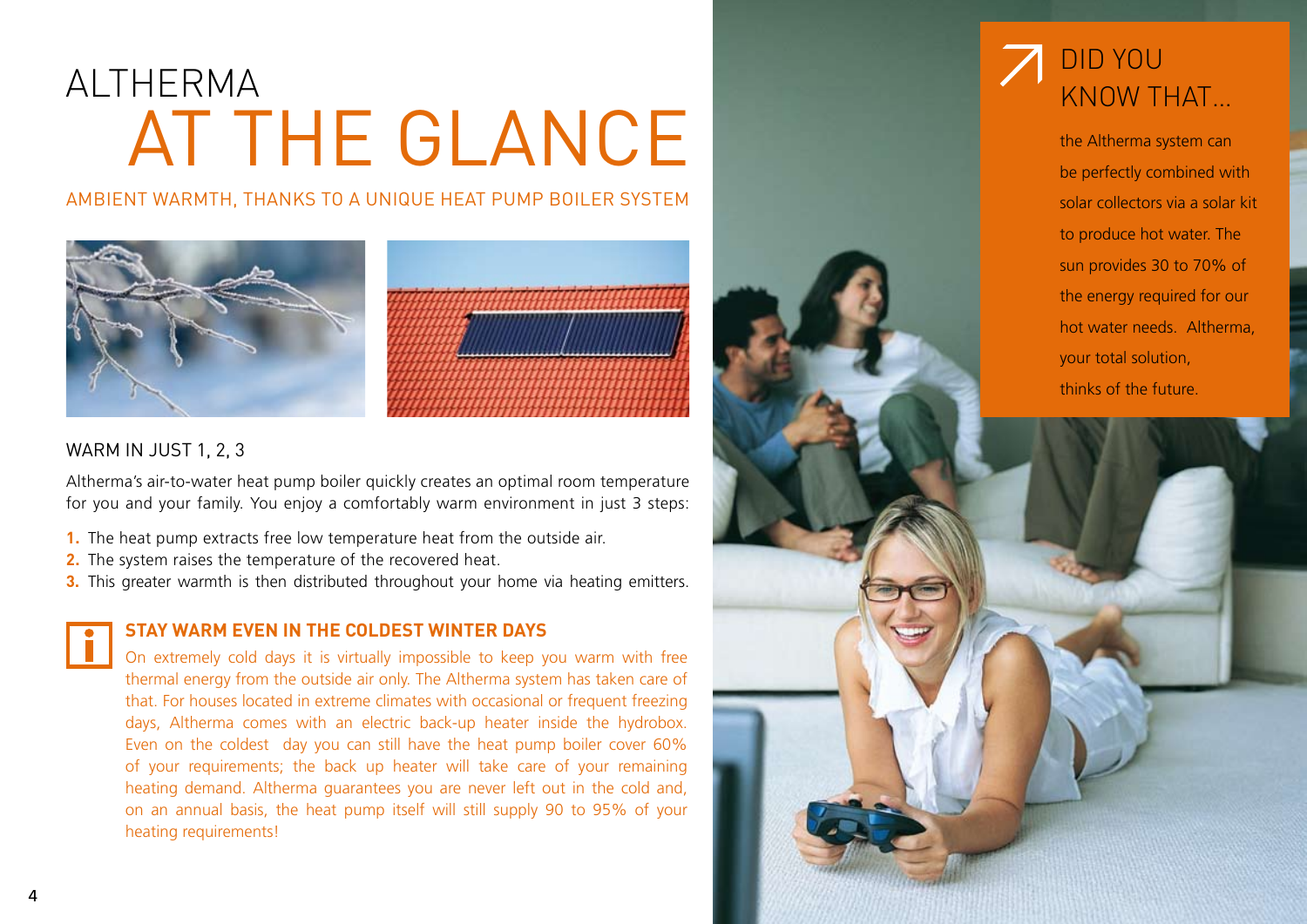## the solution for your total comfort

#### **1/** Outdoor Unit : an efficient use of energy from the air

Altherma uses a natural source of energy. The outdoor unit extracts heat from the outside air and raises its temperature to a level high enough to supply heating. This heat is then transferred to the indoor unit through refrigerant pipes (thus, the additional advantage is that the pipes can never freeze). The compact outdoor unit is easily installed and, as no drilling or excavation work is required, it can also be installed in flats and apartments.

#### **2/** Indoor unit : the heart of the Altherma system

The indoor unit heats the water that circulates through low temperature radiators, floor heating systems or fan coil units and also provides domestic hot water. If you opt for the combination of heating and cooling, then the indoor unit can also decrease the water temperature to distribute a refreshing coolness.



#### **3/** Domestic hot water tank : for low energy consumption

As for your domestic hot water, Altherma is just as clever. The unique lay-out and special placement of the system components maximise energy efficiency. The water inside the storage tank is primarily warmed up by thermal energy from the outside air, thanks to a heat exchanger connected to the heat pump. However, an additional electrical heating element in the domestic water tank can take care of extra heat required in the shower, tub or sink. At necessary intervals the water is automatically heated to 70°C to prevent the risk of bacteria growth. With Altherma you can enjoy delightfully warm and perfectly safe water at all times. Depending on the daily consumption of hot water, Altherma domestic hot water tanks are available in three different sizes.

#### intelligent temperature regulator

The operation of the system is integrated in the indoor unit. With Altherma, it is possible to regulate your heating and (optional) cooling system according to your needs. Your Daikin installer can set up a full weekly programme for you, per hour or per day. In this way, the temperature is reduced automatically at night or during your holiday, but will be pleasantly warm when you get up or return home.

The floating setpoint is a built-in variable thermostat that adjusts the water temperature to the outdoor temperature. By keeping the water temperature at the lowest possible level, maximum efficiency of the system is achieved.

The system can be combined with additional temperature regulating systems with separate thermostats for every single room.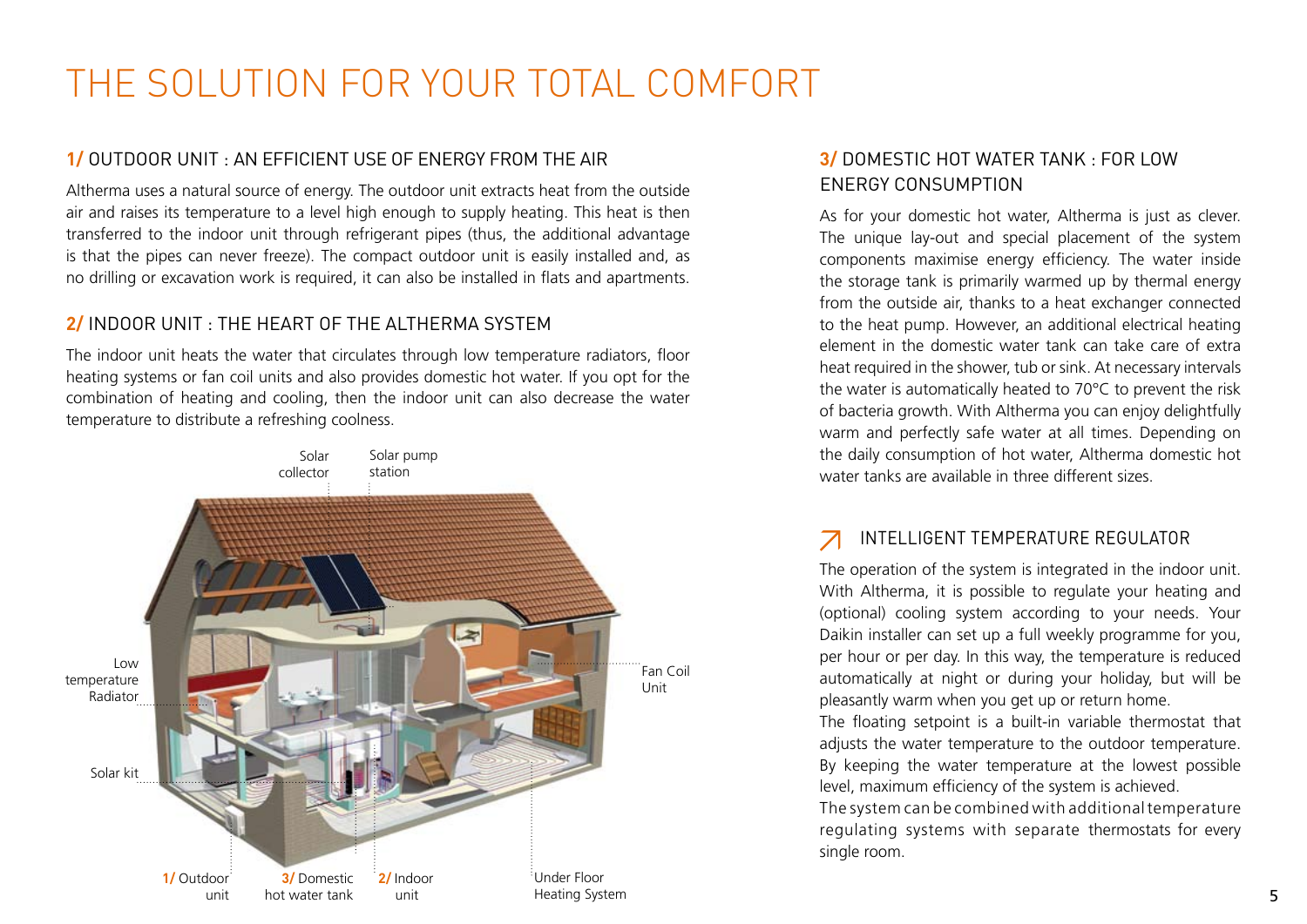## Basics of **HEAT PUMP**

### Did you know that…

In nature, thermal energy travels from a higher to a lower level, from warm objects to colder ones. Simple: place a cup of coffee on your terrace table and it will cool down until it reaches the temperature of the surrounding air. A heat pump does the opposite. It is a system that "pumps" thermal energy from a lower to a higher level. Same happens with water. Water naturally runs from higher to lower places, but it can be pumped in the opposite direction.

#### **1/** What's the magic behind heat pumps?

It all starts with the sun. The sun warms up our atmosphere and the outer layer of the earth's crust. In one year the energy sent to the earth by the sun is 50 times higher than the total consumption of energy on our planet. This makes the sun a vast and inexhaustible source of energy.

On sunny days you can feel the thermal energy from the sun on your skin. But actually, there is always lots of thermal energy in the air, even on cold winter days or even at night. And not only in Florida or the south of Spain, but also in countries like Sweden or Norway where thousands of houses have already heat pumps.

#### **2/** How do they work?

Heat pumps take thermal energy from the atmosphere, or from water (rivers, lakes,…) or from the ground. With Altherma energy is extracted from the outside air which is cheaper and easier than the other alternatives. In order to take energy from the air the heat pump needs a bit of energy to start with: Altherma requires only 1 kilowatt of electricity to pump 3 to 5 kilowatt of heat into your home. In other words, 66 to 80% of the heat produced by Altherma comes from the outside air and is free of charge.

#### **3/** Why do heat pumps contribute to low CO<sub>2</sub> EMISSIONS?

Heat pumps emissions are considerably lower than those of conventional heating systems. Because heat pumps consume little energy,  $CO<sub>2</sub>$  emissions are reduced too since these are restricted to the electricity the pumps need.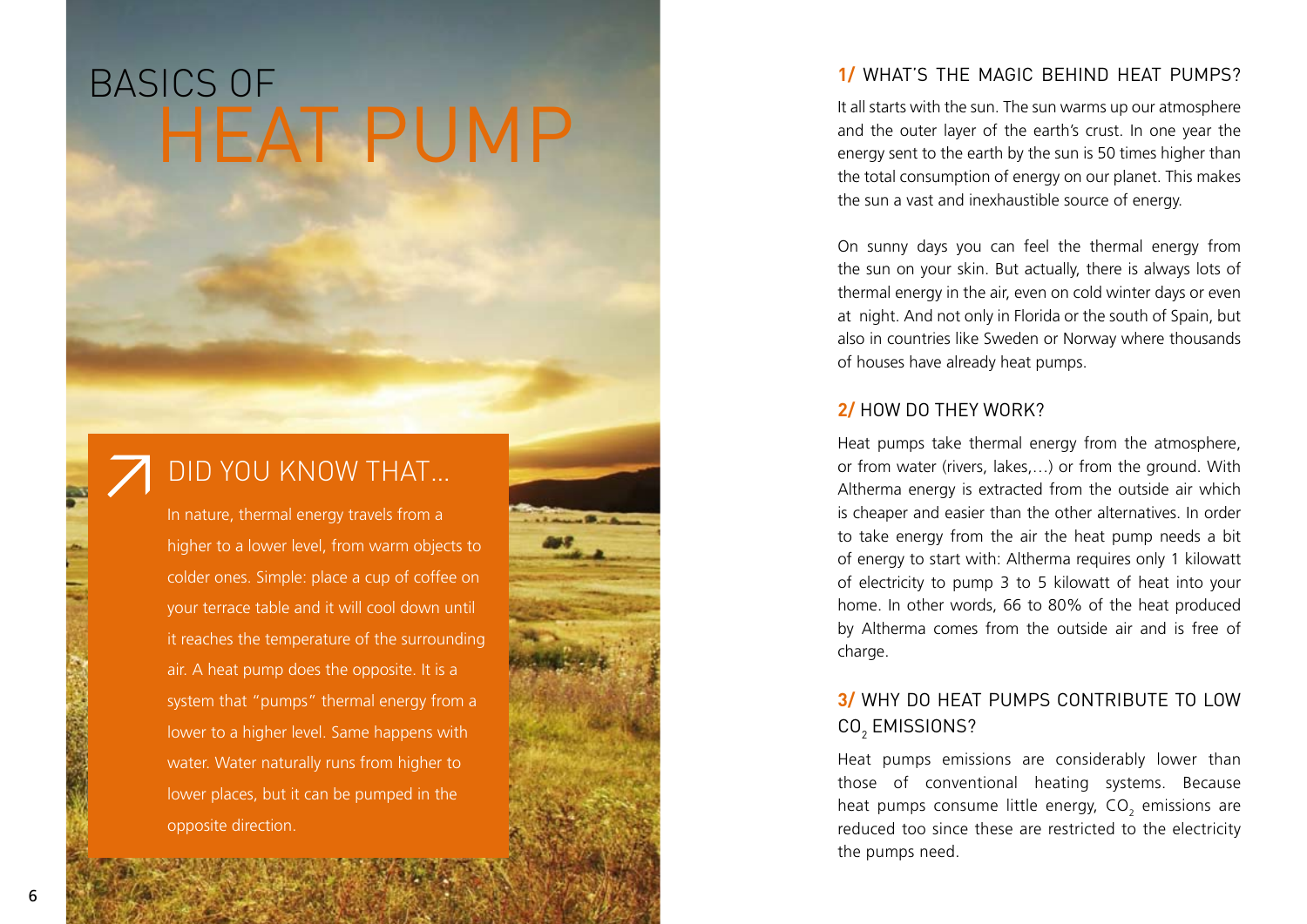#### **4/** … so why do people hesitate?

In spite of these undeniable benefits, heat pumps remain a mystery for many people. The concept of "heat" transfer from a cold source to a cold interior might not be intuitive to everybody at a first glance. But there's nothing mysterious about heat pumps.

#### **5/** Where does it all start?

A heat pump only needs a heat source (the outside air), two heat exchangers (one to absorb and another one to release heat) and a relatively small amount of drive energy to keep the system going.

A heat pump extracts thermal energy from the environment. In the case of Altherma the source is the outside air. The pump extracts the energy at a certain temperature, increases that temperature and then releases it into a medium which in Altherma system is the water running to your low temperature radiators, under floor heating system or fan coil units. Between those two media the heat is moved by means of a refrigerant.



#### **6/** What is a REFRIGERANT and what is its role?

This refrigerant is a special liquid that evaporates at a lower temperature than the temperature of the outside air. Copper coils bring the outside air into contact with the refrigerant, which absorbs thermal energy from the air. This is the first heat exchange. The refrigerant then evaporates and as you know, extracts heat. If you lick your finger and blow on the wet spot, the saliva dries up and your skin turns cold. What you feel is heat being extracted from the underlying tissues of your finger

#### **7/** COMPRESSOR – THE ESSENCE OF HEAT PUMPS

As the refrigerant passes through the evaporator and extracts heat from the air, it turns into a gas. This is where the compressor comes up. When you compress a gas, the heat energy in the gas is concentrated together with the molecules and as a result, the temperature rises. If you inflate the tyre of your bicycle, you can feel the air inside warming up through the rubber.

In a heat pump compressor, the temperature rises far above the original temperature of the source (outside air in the case of Altherma). Inside your house the second heat exchange takes place when the compressed gas enters the condenser, a surface which is colder than the gas itself. Finally, the gas condenses and releases heat – the heat that warms up your house.

Condensing means that the gas turns into a fluid again. It passes through an expansion valve, resumes its original pressure and the whole process can start all over **electrical energy**<br>all over



**renewable ambient air**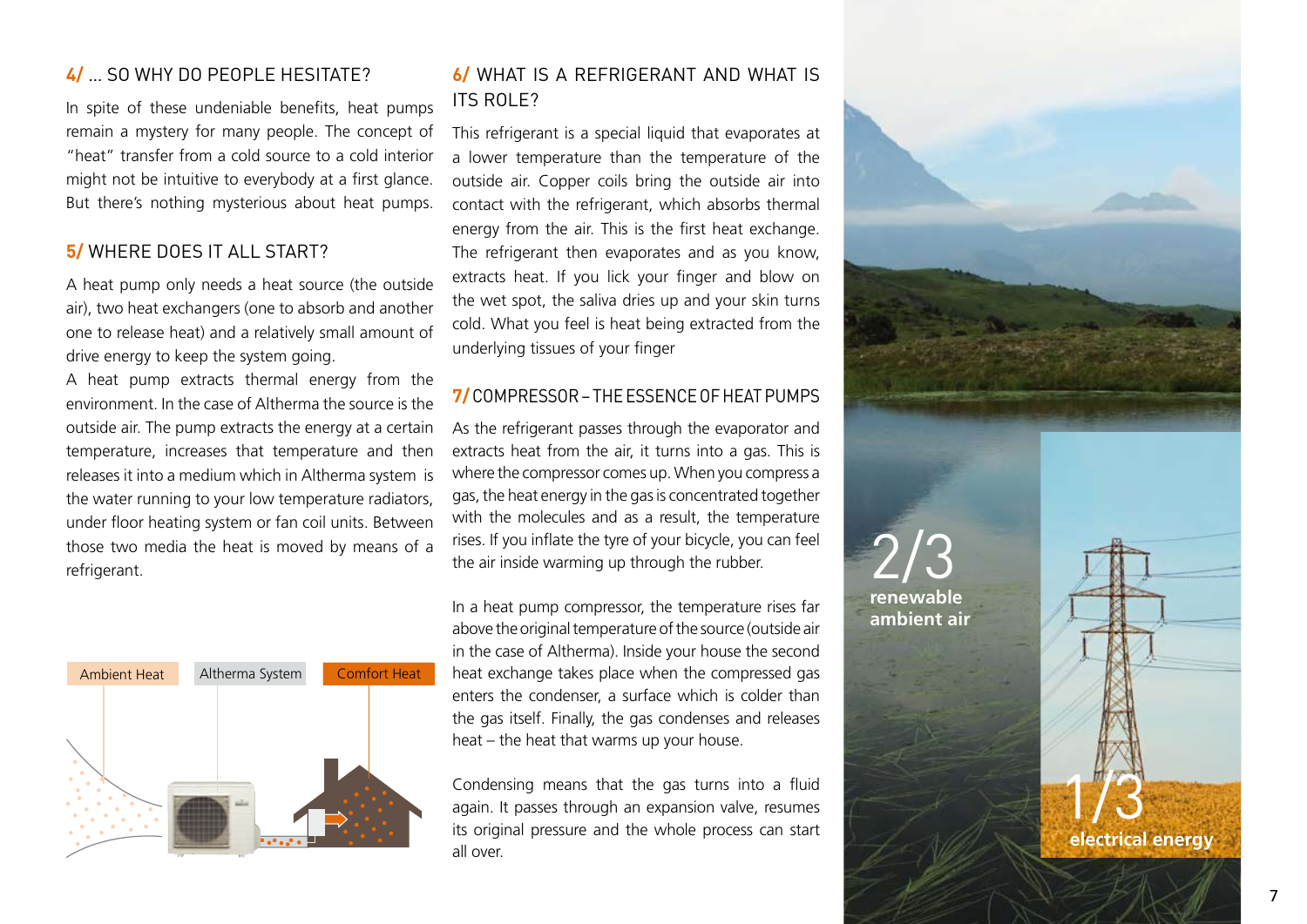## ALTHE<u>RMA</u> Advantages

CHOOSING ALTHERMA ... NOTHING BUT BENEFITS!

#### LESS ENERGY, PLEASANT WARMTH IN THE HOME

Altherma heats up to 5 times more efficiently than a traditional heating system based on fossil fuels or electricity. By making use of the heat in the outside air, you use much less energy while still enjoying a stable and pleasant level of comfort.

Also, maintenance requirements are minimal making your running cost low. Thanks to the inverter technology, your energy savings are even greater.

#### MINIMAL INSTALLATION COST

Altherma takes heat form the air. No digging or excavation works are required. Both the outdoor and indoor units are compact. The external unit can be located easily outside any building, including flats. Without flames or fumes, there is no need for a chimney or constant ventilation in the room where the Altherma indoor unit is installed.

#### FLEXIBLE CONFIGURATIONS

Altherma can be configured for use in both new and refurbishment applications, and connects to standard low temperature radiators, under floor heating or fan coil units. If you already have a heating system, there is no need to change it all.

#### complete COMFORT FOR YOUR FAMILY

Altherma satisfies your heating requirements but it can also supply your domestic hot water. It comes with a cooling option for hot summer days.

#### ABSOLUTELY SAFE

Altherma works without oil, gas or other hazardous substances – reducing potential risk that goes together. Moreover, you don't need a gas connection or a fuel tank. No risk of intoxication, smell or pollution from leaking tanks.



### Did you know THAT ...

Altherma has an automatic control system that adjusts the system's operation to varying ambient conditions. So you always enjoy optimal comfort and efficiency.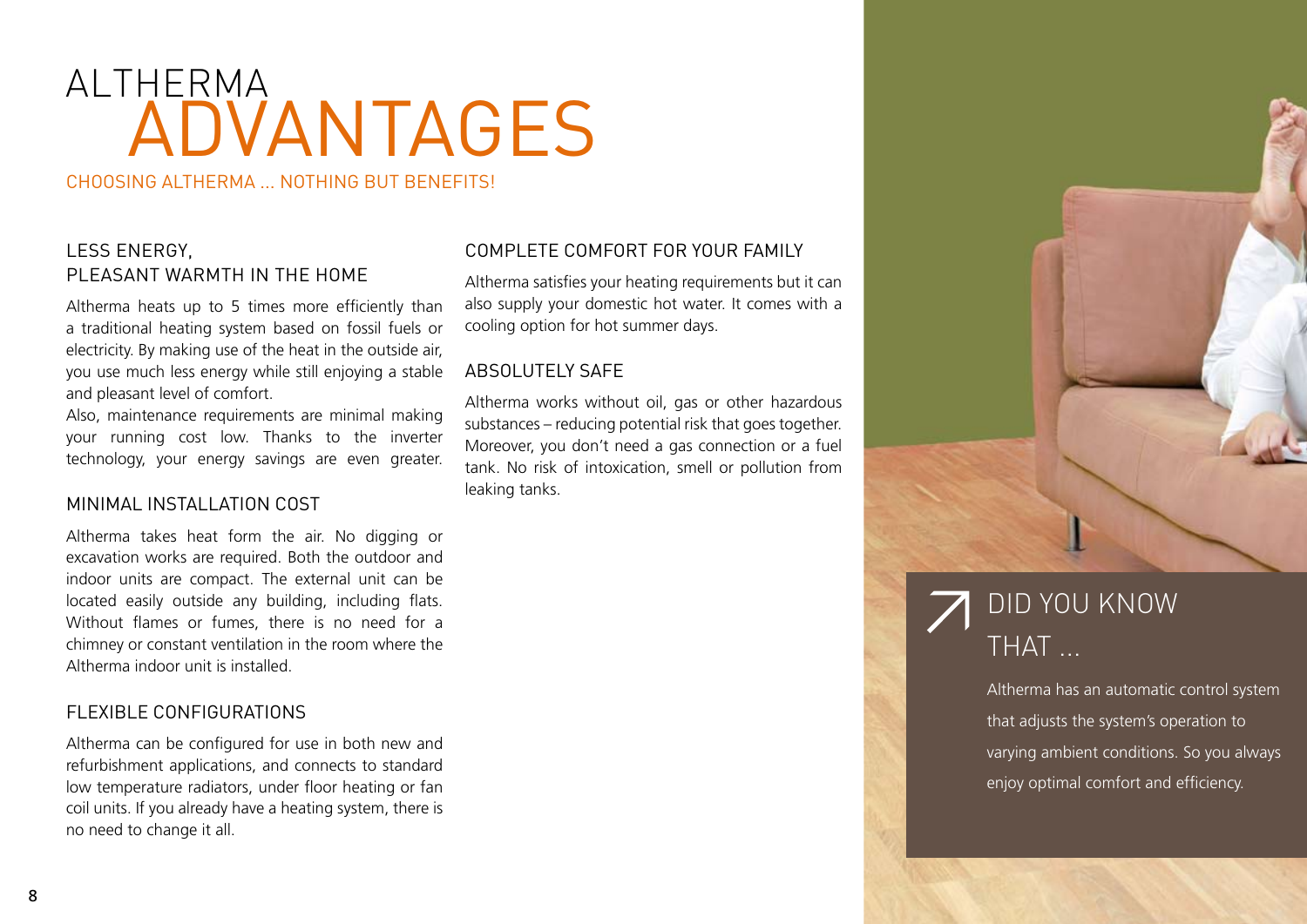

#### WE ARE BECOMING INCREASINGLY ENVIRONMENT-MINDED

Traditional heating systems that rely heavily on fossil fuels are increasingly coming under scrutiny due to the battle against CO<sub>2</sub>-emissions. Stricter European standards regarding heating economy are becoming more relevant. Since two thirds of the heat generated by the Altherma system is from a renewable source, (the air), this modern technology will satisfy the needs to reduce CO $_{\textrm{\tiny{2}}}$  emissions and makes Altherma the right choice for new boiler installation.

#### LESS CO $_{\textrm{2}}$  EMIS

You can personally contribute to a better environment as Altherma emits no direct  $CO_{2}$ . The pump needs power but even without access to renewable electricity, the Altherma system emits far less CO<sub>2</sub> than fossil fuel boilers. You can personally contribute to a better environment as Altherma emits no direct  $CO_{2}$ .

#### RENEWABLE, INEXHAUSTIBLE ENERGY with solar collectors.

In combination with solar collectors, Altherma uses thermal energy from the sun which will keep up its good work for another five billion years.



#### AVERAGE ANNUAL CO<sub>2</sub> EMISSIONS



Calculations based on data provided by Eurelectric (Union of the electricity industry), Eurelec Program - 2001' for EU27 **9**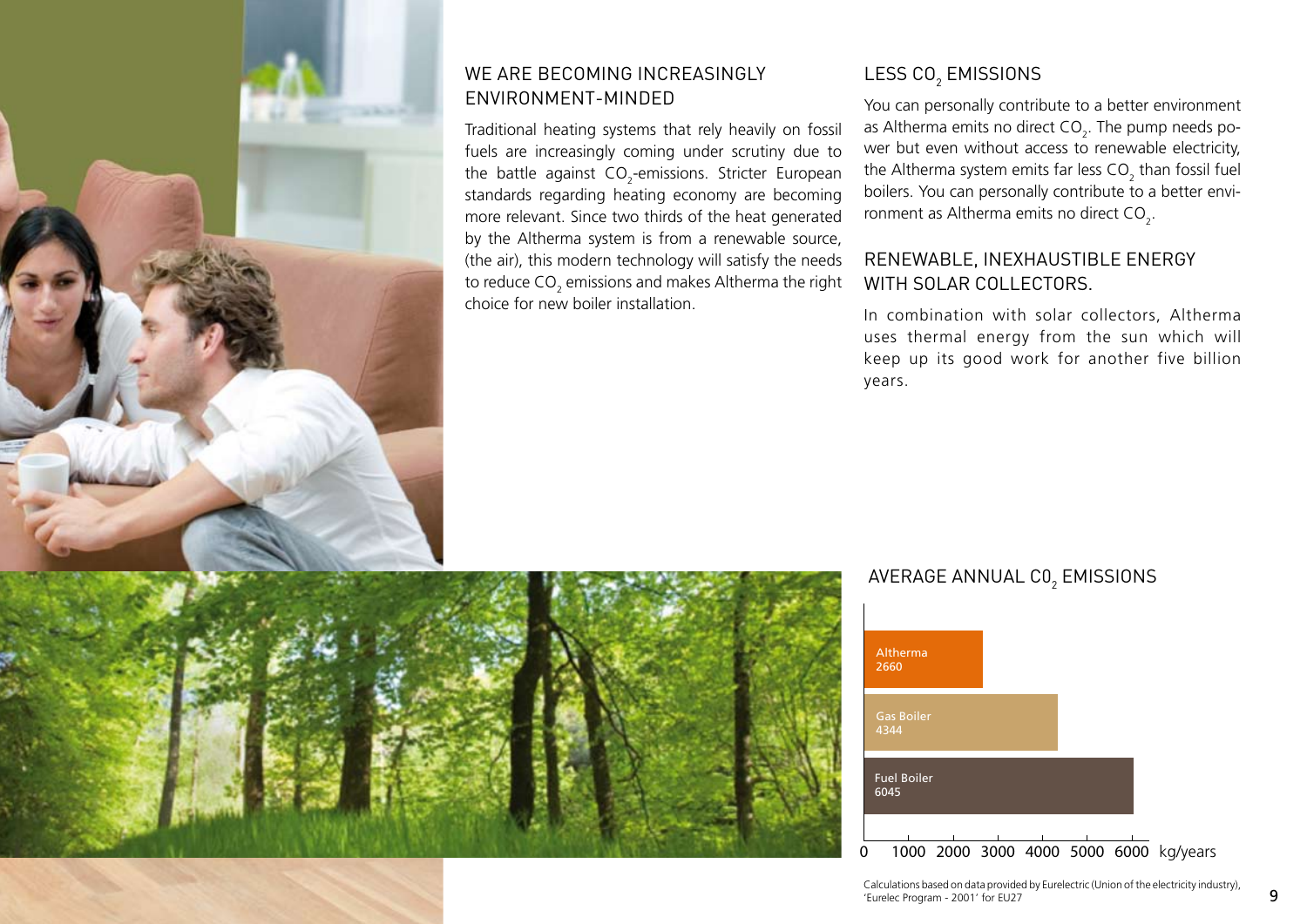## **SERVICE** FROM A TO Z

Altherma can be used in different configurations: on its own, with an electric back up heater or in combination with an existing fossil fuel boiler. To install your Altherma total solution, you can rely on a certified installer in your area. They will have all of the necessary expertise and experience to place your comfort system quickly and correctly, so that you can always count on optimal performance.

### Did you know that…

Did you know that … Daikin has set up a number of monitoring sites (in Scandinavia, Portugal, France, Belgium, ...), where Altherma has been tested under totally different climate conditions. High satisfaction has been achieved with increased comfort, stable indoor temperature, low energy consumption and hot water always available...whatever the weather conditions at the monitoring site.

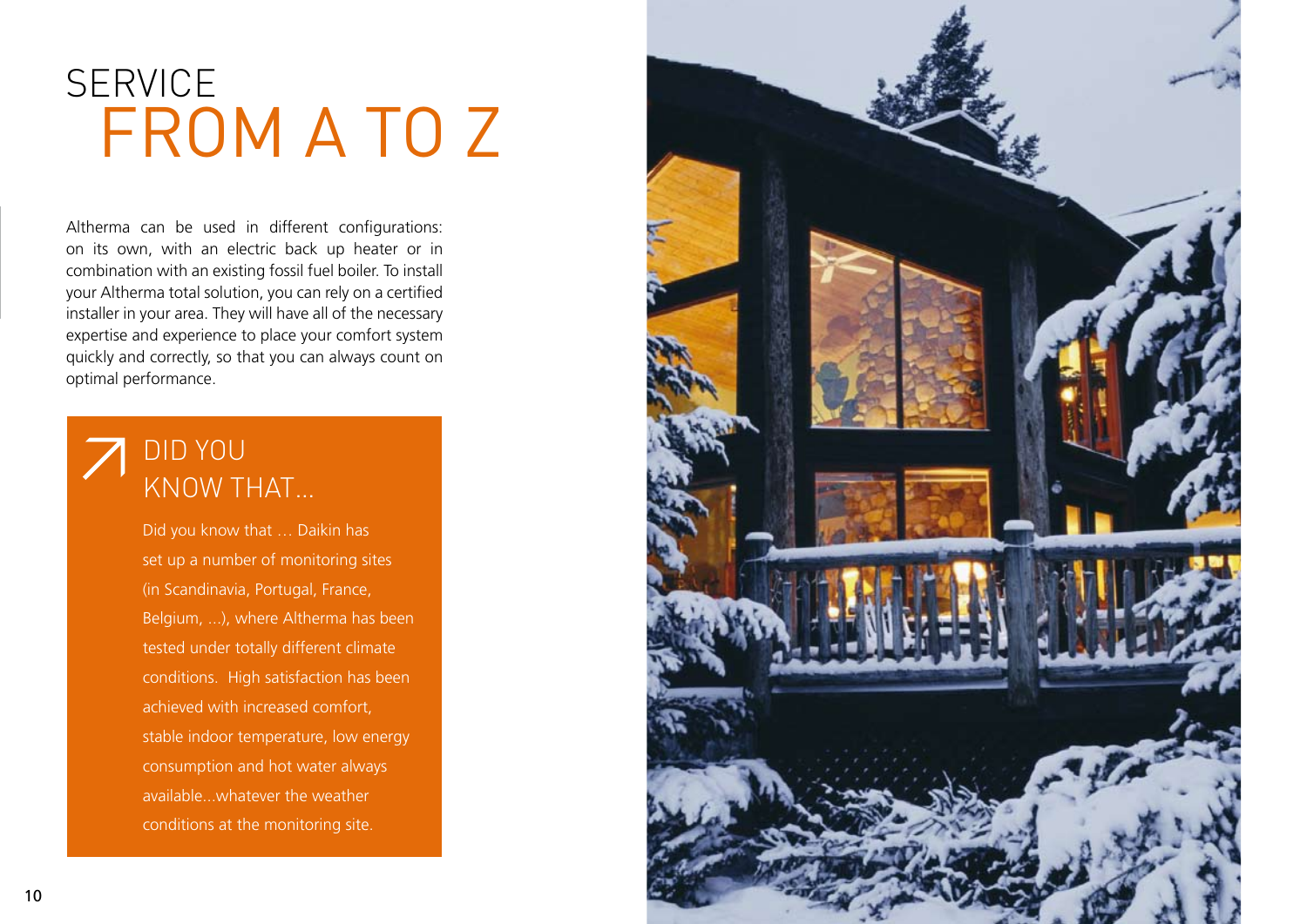| <b>INDOOR UNIT</b>                  |              |               |              | EKHBH008AA*** EKHBX008AA*** EKHBH016AB*** |                          | <b>EKHBX016AB***</b> |
|-------------------------------------|--------------|---------------|--------------|-------------------------------------------|--------------------------|----------------------|
| Function                            |              |               | Heating only | Reversible                                | Heating only             | Reversible           |
| Diminsions                          | <b>HxWxD</b> | <sub>mm</sub> |              | 922x502x361                               |                          |                      |
| Leaving water                       | heating      | °C            |              | $15 - 50$                                 |                          | $15 - 55$            |
| temperature range                   | cooling      | °C            | ٠            | $5 - 22$                                  |                          | $5 - 22$             |
| Drain valve                         |              |               |              |                                           | ves                      |                      |
| Material                            |              |               |              | Epoxy polyester painted galvanised steel  |                          |                      |
| Colour                              |              |               |              |                                           | Neutral white            |                      |
| FACTORY MOUNTED HEATER              |              |               | kW           |                                           | capacity steps           | power supply         |
| EKHBH(X)008AA3V3 / EKHBH(X)016AB3V3 |              |               | 3            |                                           |                          | $1 - 230V$           |
| EKHBH(X)008AA6V3 / EKHBH(X)016AB6V3 |              |               | 6            |                                           | $\overline{\phantom{a}}$ | $1 - 230V$           |
| EKHBH(X)008AA6WN / EKHBH(X)016AB6WN |              |               | 6            |                                           | 2                        | $3 - 400V$           |
| EKHBH(X)008AA6T1 / EKHBH(X)016AB6T1 |              |               | 6            |                                           | $\overline{\phantom{a}}$ | $3 - 7230V$          |
| EKHBH(X)008AA9WN / EKHBH(X)016AB9WN |              |               | 9            |                                           | $\overline{2}$           | $3 - 400V$           |
| EKHBH(X)008AA9T1 / EKHBH(X)016AB9T1 |              |               | 9            |                                           | $\overline{\phantom{a}}$ | $3 - 7230V$          |

| OUTDOOR UNIT         |                |     |      |              | ERHQ006AD ERHQ007AD ERHQ008AD ERHQ011AA ERHQ014AA ERHQ016AA |      |               |      |
|----------------------|----------------|-----|------|--------------|-------------------------------------------------------------|------|---------------|------|
| <b>Dimensions</b>    | <b>HxWxD</b>   | mm  |      | 735x825x300  |                                                             |      | 1.170x900x320 |      |
|                      | heating        | kW  | 5.75 | 6.84         | 8.43                                                        | 11.2 | 14.0          | 16.0 |
| Nominal capacity     | cooling        | kW  | 7.20 | 8.16         | 8.37                                                        | 13.9 | 17.3          | 17.8 |
|                      | heating        | kW  | 1.26 | 1.58         | 2.08                                                        | 2.46 | 3.17          | 3.83 |
| Nominal input        | cooling        | kW  | 2.27 | 2.78         | 2.97                                                        | 3.79 | 5.78          | 6.77 |
| COP                  |                |     | 4.56 | 4.34         | 4.05                                                        | 4.55 | 4.42          | 4.18 |
| EER                  |                |     | 3.17 | 2.94         | 2.82                                                        | 3.67 | 2.99          | 2.63 |
|                      | heating        | °C  |      | $-20-25$     |                                                             |      | $-20 - 35$    |      |
| Operation range      | cooling        | °C  |      | $10 - 43$    |                                                             |      | $10 - 46$     |      |
|                      | domestic water | °C  |      | $-20 - 43$   |                                                             |      | $-20 - 43$    |      |
|                      | heating        | dBA | 61   | 61           | 62                                                          | 64   | 64            | 66   |
| Sound power level    | cooling        | dBA | 63   | 63           | 63                                                          | 64   | 66            | 69   |
|                      | heating        | dBA | 48   | 48           | 49                                                          | 49   | 51            | 53   |
| Sound pressure level | cooling        | dBA | 48   | 48           | 50                                                          | 50   | 52            | 54   |
| Weight               |                | kg  |      | 56           |                                                             |      | 103           |      |
| Refrigerant charge   | R-410A         | kg  |      | 1.7          |                                                             |      | 3.7           |      |
| Power supply         |                |     |      | 1~/230V/50Hz |                                                             |      | 1~/230V/50Hz  |      |
| Recommended fuses    |                | A   |      | 20           |                                                             |      | 32            |      |

Measuring conditions EKHBH(X)008AA: Heating Ta DB/WB 7°C/6°C - LWC 35°C (DT=5°C) - Cooling Ta 35°C - LWE18°C (DT=5°C)<br>Measuring conditions EKHBH(X)016AB: Heating Ta DB/WB 7°C/6°C - LWC 35°C (DT=5°C) - Cooling Ta 35°C - LWE



| SOLAR KIT           |                |     | <b>EKSOLHWAV1</b> |
|---------------------|----------------|-----|-------------------|
| <b>Dimensions</b>   | <b>HxWxD</b>   | mm  | 770x305x270       |
|                     | pressure drop  | kPA | 21.5              |
| Heat exchanger      | max.inlet temp | °C  | 110               |
|                     | heat exchange  | W/K | 1,400             |
|                     | max.           | °C  | 35                |
| Ambient temperature | min.           | °C  |                   |
| Power supply        |                |     | 1~/220-240V/50Hz  |
| Power supply intake |                |     | indoor unit       |

#### DOMESTIC HOT WATER TANK **EKHWS150B3V3 EKHWS200B3V3 EKHWS300B3V3 EKHWS200B3Z2 EKHWS300B3Z2**

| Water volume            |    | 150   | 200              | 300                          | 200                                   | 300             |                                                                                 |
|-------------------------|----|-------|------------------|------------------------------|---------------------------------------|-----------------|---------------------------------------------------------------------------------|
| Max.water temperature   | °C |       |                  | 85                           |                                       |                 |                                                                                 |
| Height                  | mm | 900   | 1.150            | 1,600                        | 1.150                                 | 1.600           |                                                                                 |
| Diameter                | mm |       |                  | 580                          |                                       |                 |                                                                                 |
| Booster heater          | kW |       |                  | 3                            |                                       |                 |                                                                                 |
| Power supply            |    |       | 1~/230V/50Hz     |                              |                                       | 2~/400V/50Hz    |                                                                                 |
| Material inside tank    |    |       |                  | Stainless steel (DIN 1.4521) |                                       |                 |                                                                                 |
| Material outside casing |    |       |                  | Epoxy-coated mild steel      |                                       |                 |                                                                                 |
| Colour                  |    |       |                  | Neutral white                |                                       |                 |                                                                                 |
| Empty weight            | kg | 37    | 45               | 59                           | 45                                    | 59              |                                                                                 |
|                         |    |       |                  |                              |                                       |                 | lekhwe150A3V3lekhwe200A3V3lekhwe300A3V3lekhwe200A3Z2lekhwe300A3Z2lekhweT150A3V3 |
| Mounting                |    |       |                  | Floor                        |                                       |                 | Wall                                                                            |
| Water volume            |    | 150   | 200              | 300                          | 200                                   | 300             | 150                                                                             |
| Max.water temperature   | °C |       |                  |                              | 75                                    |                 |                                                                                 |
| Height                  | mm | 1,205 | 1,580            | 1,572                        | 1,580                                 | 1,572           | 1,205                                                                           |
| Diameter                | mm | 545   | 545              | 660                          | 545                                   | 660             | 545                                                                             |
| Booster heater          | kW |       |                  |                              | 3                                     |                 |                                                                                 |
| Power supply            |    |       | $1 - 7230V/50Hz$ |                              |                                       | $2 - 400V/50Hz$ | 1~/230V/50Hz                                                                    |
| Material inside tank    |    |       |                  |                              | Enamel coated steel acc. (DIN4753TL2) |                 |                                                                                 |
| Material outside casing |    |       |                  |                              | Epoxy coated steel                    |                 |                                                                                 |

Empty weight kg 80 104 140 104 140 82

Colour **Natural white** Natural white